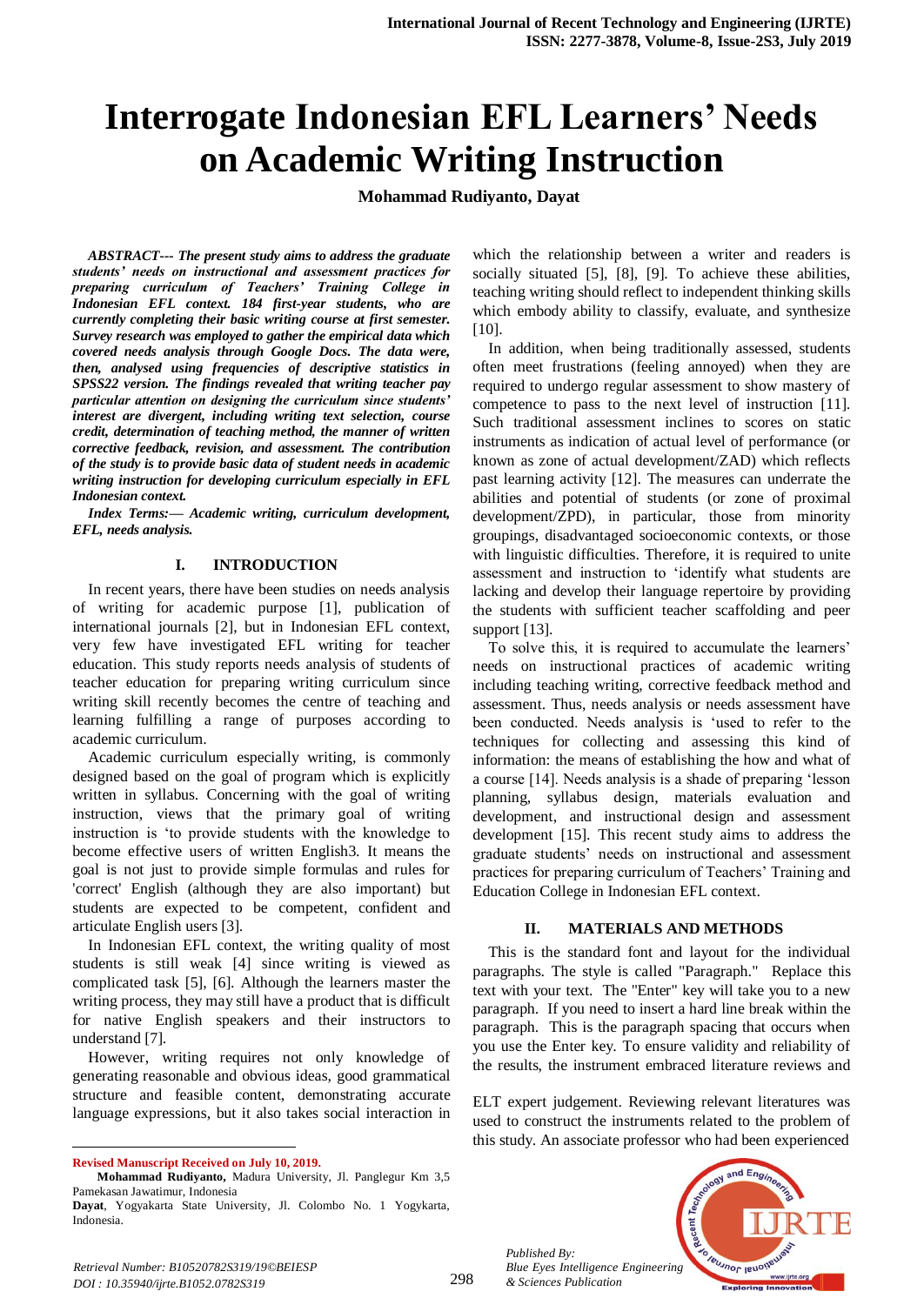in ELT and needs analysis adjusted all question items. Several questions were adopted from [16]. It was due to the relevance of the recent study which teaching writing evaluation and instructive feedback in writing class.

To collect data, the researcher utilized Google Docs in order to implement the survey. The result of survey data was then automatically saved into a Google Sheets spreadsheet, where the researcher enables put the data to work [17]. The participants accessed easily the survey through laptop with Wi-Fi connection provided by the campus. The participants were asked to answer some close-ended questions and they also had opportunity to utilize their own responses if the answers provided need to add. The data collected from the needs analysis questionnaires was then used as consideration of designing the curriculum. After the data collected and analyzed, the results were compiled and examined in the findings and discussion section.

This recent study used descriptive methods to address the graduate students' needs for effective academic writing instruction. It was preliminary study conducted to design curriculum for academic writing instruction. Survey research was employed to gather the empirical data which covered needs analysis which will then be used to design 'lesson planning, syllabus design, materials evaluation and development, and instructional design and assessment development [13].

## *A. Participants*

A total of 184 first-year EFL students participated in this study. They were currently completing their basic writing course at first semester of the first year. These participants were main respondents from whom information required to address the purpose of this study. Two weeks before the needs analysis questionnaires spread out, the researcher cooperated with two basic writing lecturers to inform their students to take part in the research occasion, and to determine the time and place. This was conducted to avoid disturbing teaching learning process. Furthermore, the students were asked to bring their own laptop or mobile phone due to filling the questionnaire in online. The reason for selecting the respondents was that to prepare better curriculum for next semester (second semester).

## *B. Procedures*

One month before conducting the research, the researcher asked the Head of English Study Programme for permission and pointed the lecturers to help the researcher collecting the data. After two basic writing lecturers had been determined to be volunteers, then the researcher discussed how the survey could be applied during the class. The discussion was carried out by phone and WhatsApp via due to the researcher is currently studying doctoral programme in Jogjakarta while the research setting was in Pontianak, West Borneo (Kalimantan Barat). The discussion included the needs analysis questionnaires which had been sent to their email two weeks before implementing the research as well as the procedure of filling the forms. The discussions with two volunteers were conducted interchangeably. After they understood all the questions provided in the questionnaire and what to, then the researcher gave the link to access Google Docs. We determined not only the appropriate time

to carry out a questionnaire but also WI-FI connection at campus. In addition, the roles of volunteers here were as a supervisor during the process of filling the questionnaire done in the classroom. Their job was also to give the students instructions how to fill in the questionnaire. In addition, the volunteers helped students when they found difficulty in answering the questions.

To fill the needs analysis questionnaires, the students were recommended by the lecturers to use laptop one week before conducting survey since it was easier to access, and to read and answer the questions. Before implementing the survey, the lecturers gave link of Google Docs (URL) to access and answer the questions. During the activities, the students had opportunity to ask when they found difficulty to answer the questions. At the end of the survey, the lecturers asked the students to re-check whether all the questions had been answered.

After the survey had been carried out, the researcher saved the participant responses in the spreadsheet provided by Google Docs to avoid to data corruption or data loss from the networks. Furthermore, the data were converted into Microsoft Excels due to the result of Google Docs analysis sometimes was need to be corrected. Thus, SPSS22 version was also employed to produce more accurate result Data Analysis.

The analysis of the survey data involved a series of procedures. The structure of the survey itself contributed in coding efficiency. The answers of the questions ranged from 0-4 and 1-4. Zero indicated no importance or not all useful/need and 4 specified essential importance (for instance very useful or more than I need). While, 1 meant not important or not at all useful/need (in this study used not at all) and 4 indicated most important or very useful. The survey data were exported from the online collector, Google Doc, into Excel document. The compiled spreadsheet was analyzed using descriptive statistic (this was conducted to see the frequencies of the students' needs in terms of academic writing instruction) through SPSS 22 version. It was due to make decision, the most common answers were undertaken. Descriptive statistics was used to analyze the survey data. All student responses were calculated, and then analyzed to determine frequency of the needs.

## **III. RESULTS AND ANALYSIS**

## *A. Demographic Information of the Survey Participants*

This study examined the undergraduate students' needs on instructional and assessment practices for preparing curriculum of Teachers' Training College in Indonesian EFL context including writing materials, instruction and assessment. To begin, the data of participant background were analyzed to provide further definition of the study population. The statistical analysis was carried out to collect the demographic data provided by the survey participants including gender, native language, learning English

experience, writing ability, and future profession. Demographic details are presented in Table 1. This



*Published By:*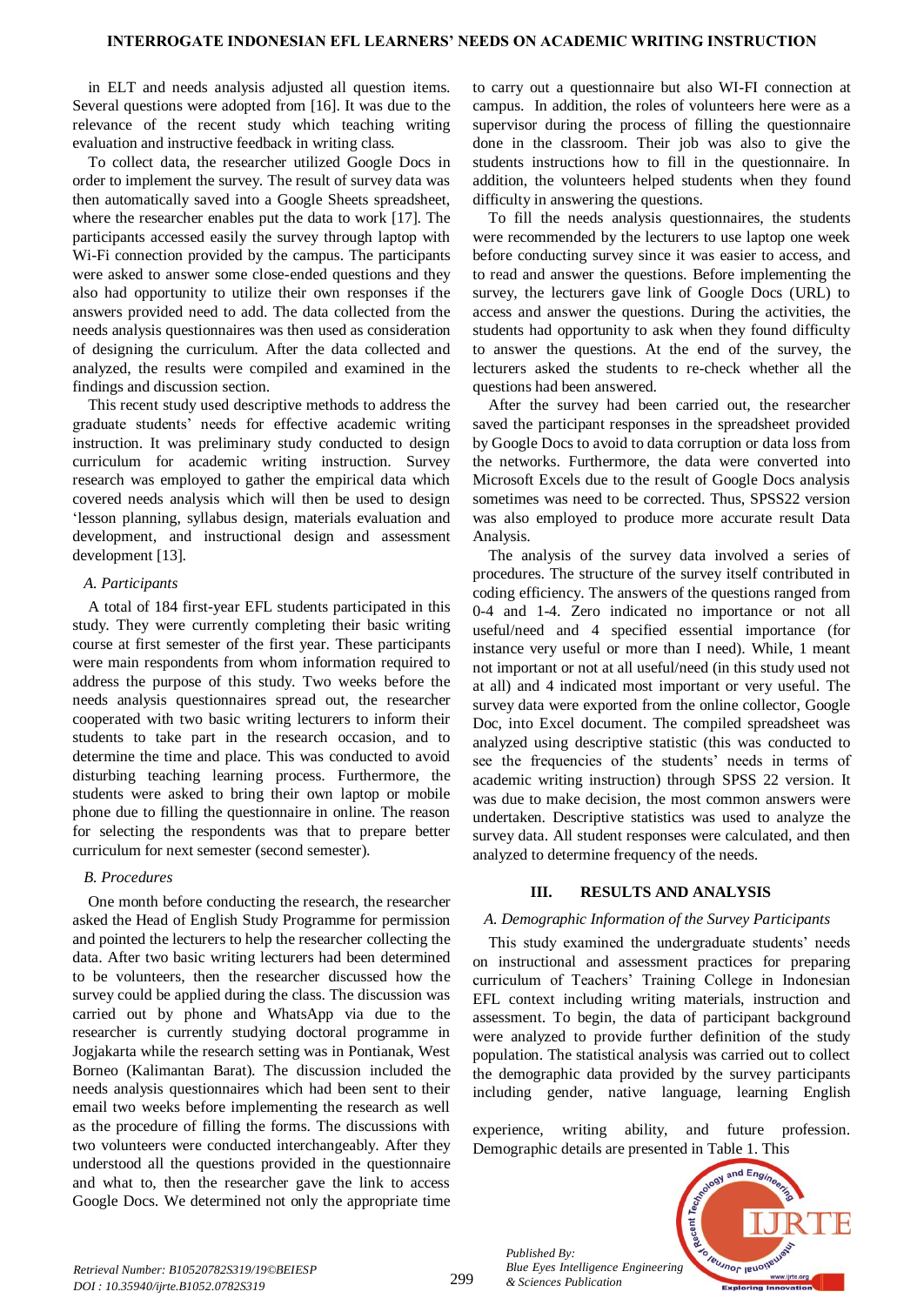information can be used for preparing curriculum in EFL academic writing context.

| Item     | Range/Coding    | Frequency | Percentage |
|----------|-----------------|-----------|------------|
| Gender   | $l = Male$      | 51        | 27.7%      |
|          | $2=$ Female     | 133       | 72.3%      |
| Native   | $l =$ Bahasa    | 177       | 96.2%      |
| language | Indonesia       |           |            |
|          | $2=$ Malay      | 4         | 2.2%       |
|          | $3 =$ Dayakness |           | 0.5%       |
|          | $4=$ Javaness   | 2         | 1.1%       |
| Writing  | $l = Low$       | 33        | 17.9%      |
| Ability  | $2=$ Fair       | 96        | 52.2%      |
|          | $3 = Good$      | 51        | 27.7%      |
|          | $4=Excellent$   |           | 2.2%       |

#### **Table 1: The percentage of the demographic information of the survey participants**

Interestingly, not all teacher training students wanted to be teachers, but they have another desire outside their current study. It is however challenging for those who aspire beyond being a teacher since they have to struggle again to fulfil other skills they need.

## *Frequency of Academic Writing Texts*

To concern academic writing instruction, the results of descriptive analysis start from how frequent the students write the texts. This information is used to determine texts/genres to be taught in academic writing course. Table 2 indicates that students' writing interest is still categorized as low recently. It can be seen from column more often, the average percentage shows only 9.2% students who are interested in writing text. Similarly, at column never (25.9%) and seldom (40.1%) occupy high position. It can be inferred that student writing habit is low.

## **Table 2: The frequency of students writing texts**

| Kinds of Texts         | Frequency (%) |        |       |       |
|------------------------|---------------|--------|-------|-------|
|                        | Never         | Seldom | Often | More  |
|                        |               |        |       | Often |
| writing<br>Information | 5.4           | 35.9   | 44.0  | 17.7  |
| assignment             |               |        |       |       |
| Extended assignment    | 27.2          | 32.1   | 34.2  | 6.5   |
| Case study             | 27.2          | 32.1   | 34.2  | 6.5   |
| Review                 | 13.6          | 37.0   | 37.0  | 12.5  |
| Technical report       | 27.7          | 42.9   | 20.1  | 9.1   |
| Lab report             | 39.7          | 35.9   | 16.8  | 7.6   |
| Book report            | 22.3          | 33.2   | 31.0  | 13.6  |
| Critical               | 20.1          | 46.7   | 22.3  | 10.9  |
| analysis/critique      |               |        |       |       |
| Bibliography           | 40.2          | 37.5   | 17.4  | 4.9   |
| Annotated              | 41.3          | 39.7   | 12.5  | 6.5   |
| bibliography           |               |        |       |       |
| Literature review      | 30.4          | 41.3   | 19.6  | 8.7   |
| Term paper             | 19.0          | 45.1   | 26.1  | 9.8   |
| Research paper:        | 22.3          | 41.3   | 30.4  | 6.0   |
| 1)<br>Short            |               |        |       |       |
| 2)<br>Argumentative    |               |        |       |       |
| Position/opinion       | 22.3          | 44.0   | 25.5  | 8.2   |
| paper                  |               |        |       |       |

| Essay:                          | 26.1              | 36.4            | 29.9              | 7.6               |
|---------------------------------|-------------------|-----------------|-------------------|-------------------|
| 1)<br>Definitional              |                   |                 |                   |                   |
| essay                           |                   |                 |                   |                   |
| Expository<br>2)                |                   |                 |                   |                   |
| Subject outline                 | 27.7              | 45.1            | 20.7              | 6.5               |
| Statistical summary             | 32.1              | 48.9            | 13.6              | 5.4               |
| Senior thesis                   | 43.5              | 31.0            | 18.5              | 7.1               |
| Grant writing                   | 30.4              | 40.2            | 21.7              | 7.6               |
| E-mail                          | 22.3              | 46.7            | 17.4              | 13.6              |
| $\overline{\text{Web}}$ writing | 38.0              | 33.7            | 17.9              | 10.3              |
| Oral presentation<br>of         | 18.5              | 35.9            | 31.0              | 14.7              |
| written report                  |                   |                 |                   |                   |
| PowerPoint                      | 20.7              | 33.7            | 33.2              | 12.5              |
| presentation                    |                   |                 |                   |                   |
| Historical<br>research          | 24.5              | 52.2            | 15.2              | 8.2               |
| (primary<br>and                 |                   |                 |                   |                   |
| secondary sources)              |                   |                 |                   |                   |
| Midterm/final<br>exam           | 15.2              | 41.3            | 35.9              | 7.6               |
| essay                           |                   |                 |                   |                   |
| other<br>Resume<br>and          | 24.5              | 41.8            | 27.2              | 6.5               |
| 'business' writing              |                   |                 |                   |                   |
| Experiential                    | 18.5              | 48.9            | 25.0              | 7.6               |
| Learning-related                |                   |                 |                   |                   |
| project/assignment              |                   |                 |                   |                   |
| Learning-<br>Service            | $\overline{29.3}$ | $\frac{37.0}{}$ | $\overline{24.5}$ | 9.2               |
| related                         |                   |                 |                   |                   |
| project/assignment              |                   |                 |                   |                   |
| Independent                     | $\overline{20.1}$ | 44.0            | 23.4              | $\overline{12.5}$ |
| study/Lifelong                  |                   |                 |                   |                   |
| learning-related                |                   |                 |                   |                   |
| activity                        |                   |                 |                   |                   |
| Average                         | 25.9              | 40.1            | 25.0              | 9.2               |

## **Notes: These categories were adopted from Reference/Instruction Department of Indiana State University Library, 2004.**

## *C. Credits Requirement in Academic Writing Course*

To emerge the needs on academic writing course credit, the students had difference demands on it. Based on the result of survey, Table 3 summarizes that requirements of the academic writing course was that most students wished it could be accomplished in two credits (63.0%). This indicates that most students are not interested in academic writing course.

## **Table 3: The credits requirement in academic writing**

| course        |           |         |  |  |
|---------------|-----------|---------|--|--|
| Course Credit | Frequency | Percent |  |  |
| Two credits   | 116       | 63.0%   |  |  |
| Three credits |           | 16.8%   |  |  |
| Four credits  |           | 20.1%   |  |  |

## *D. Students' Experience on Writing Process*

Writing can be viewed as a process including planning, drafting, and revising. In summary of process of writing



*Published By:*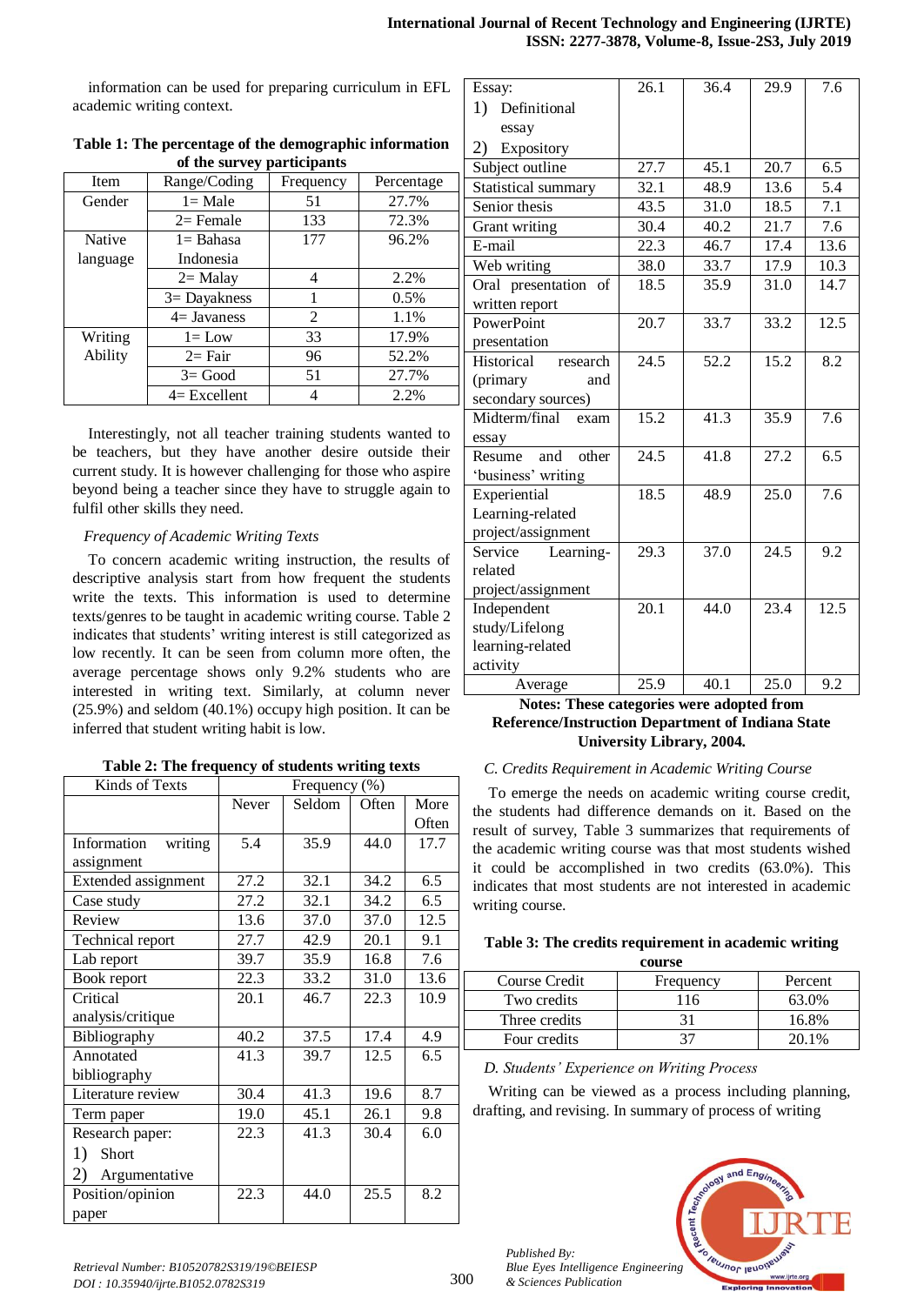#### **INTERROGATE INDONESIAN EFL LEARNERS' NEEDS ON ACADEMIC WRITING INSTRUCTION**

(planning, drafting, revising), the following table presents the learning experience during this semester (the students are recently in the first semester). Another finding on student experiences on the writing process is provided in Table 4. This result showed that learners' response on writing process or procedures experience in the writing course are destitute in practice.

|                                                   |           | ິ          |
|---------------------------------------------------|-----------|------------|
| The Students' Responses on<br>Learning Experience | Frequency | Percentage |
| $l = Not$ at all                                  | 18        | 9.8%       |
| $2=$ Just once                                    | 49        | 26.6%      |
| $3=$ Sometimes                                    | 69        | 37.5%      |
| $4=$ Often                                        | 33        | 17.9%      |
| $5 =$ Almost always                               |           |            |

## **Table 4: Students' responses on writing process**

## *E. Students' Perception on Needs of Writing Process*

Table 5 reflects the learning experience of writing process, this finding indicates that writing process is important for students to write better.

#### **Table 5: Students' perception on needs of writing process**

| wi vees                                                                         |           |         |  |  |  |
|---------------------------------------------------------------------------------|-----------|---------|--|--|--|
| The Students' Responses on<br>Writing Process (Planning,<br>Drafting, Revising) | Frequency | Percent |  |  |  |
| $l = Not$ at all or very little                                                 | 20        | 10.9%   |  |  |  |
| $2=Yes$ , somewhat                                                              | 33        | 17.9%   |  |  |  |
| $3=$ Yes, fairly                                                                | 83        | 45.1%   |  |  |  |
| $4 = Yes$ , very much                                                           | 48        | 26.1%   |  |  |  |

## *F. Students' Perception on the Benefit of Writing Process*

Writing process has major impact to writing teaching. The following table displays the students' perception on the benefit of writing process. This finding indicates that planning was more important for the students than other activities (Table 6).

| Table 6: Students' perception on the benefit of writing |
|---------------------------------------------------------|
|                                                         |

| process  |                               |          |        |        |  |
|----------|-------------------------------|----------|--------|--------|--|
| Writing  | <b>Frequency of Responses</b> |          |        |        |  |
| Process  | Not At                        | Somewhat | Fairly | Very   |  |
|          | All Useful                    | Useful   | Useful | Useful |  |
| Planning | 5.4%                          | 24.5%    | 37.5%  | 33.2%  |  |
| Drafting | 9.2%                          | 32.1%    | 29.3%  | 29.3%  |  |
| Revising | 14.7%                         | 23.9%    | 29.3%  | 32.1%  |  |

## *G. Students' Needs on Writing Lesson*

These are writing resources and activities the students had received in writing classes, including writing lesson (grammar knowledge, composition lesson (how to organize essay, vocabulary and expression, text structure), learning materials (these refer to the learning sources), and writing instruction. These emerge the evaluation how useful they are. Composition lesson has the highest position for fairly useful category in writing lesson. In very useful category, students had more frequency to learn vocabulary and expression. It does not mean that neglect other lessons, grammar knowledge and text structure were also fairly useful for them. Table 7 shows the survey results of the students' responses on writing lesson

| Table 7: Students' experience on writing lesson |  |  |
|-------------------------------------------------|--|--|
|-------------------------------------------------|--|--|

| Writing Lesson                             | Frequency of Responses |                 |                      |             |
|--------------------------------------------|------------------------|-----------------|----------------------|-------------|
|                                            | Not At All Useful      | Somewhat Useful | <b>Fairly Useful</b> | Very Useful |
| Grammar knowledge                          | 4.9%                   | 32.6%           | 33.7%                | 28.8%       |
| Composition lesson (how to organize essay) | 7.6%                   | 30.4%           | 39.1%                | 22.8%       |
| Vocabulary and Expression                  | 2.7%                   | 26.6%           | 38.0%                | 32.6%       |
| Text Structure                             | 4.9%                   | 31.5%           | 33.7%                | 29.9%       |

## *H. Students' Requirement on Learning Materials*

Regarding to learning materials, textbook was dominantly used by most students. The second material was writing module. For more detail, Table 8 shows students' requirement on learning materials.

|  | Table 8: The students' requirement on learning |
|--|------------------------------------------------|
|  | materials                                      |

| mawi iais  |                               |          |        |        |  |
|------------|-------------------------------|----------|--------|--------|--|
|            | <b>Frequency of Responses</b> |          |        |        |  |
| Materials  | Not At                        | Somewhat | Fairly | Very   |  |
|            | All Useful                    | Useful   | Useful | Useful |  |
| Textbook   | 5.4%                          | 22.4%    | 45.7%  | 26.6%  |  |
| e-book     | 23.9%                         | 36.4%    | 25.0%  | 14.7%  |  |
| Writing    | 13.0%                         | 40.8%    | 30.4%  | 15.8%  |  |
| module     |                               |          |        |        |  |
| Dictionary |                               |          | 0.5%   |        |  |
| Diary      |                               |          | 0.5%   |        |  |

# *I. Students' Requirement on Writing Instruction*

The teaching writing, the students were asked to indicate writing instruction during the class, most students need to involve more frequently to writing activity in the classroom (42.4%, for fair category), and second position fair category is that the students need some examples of texts before writing task given (37.5%) [16]. For very useful category, most students (26.6%) need some examples of texts before writing task given, the second one is that the students need to involve more frequently to writing activity in the classroom (25.5%). The students still need teacher's assistance while coping with writing task in the classroom (24.5%). Furthermore, additional time in writing activity (1.6%) and dictionary are still required during the class (1.6%). Table 9 provides the detail information.



*Published By:*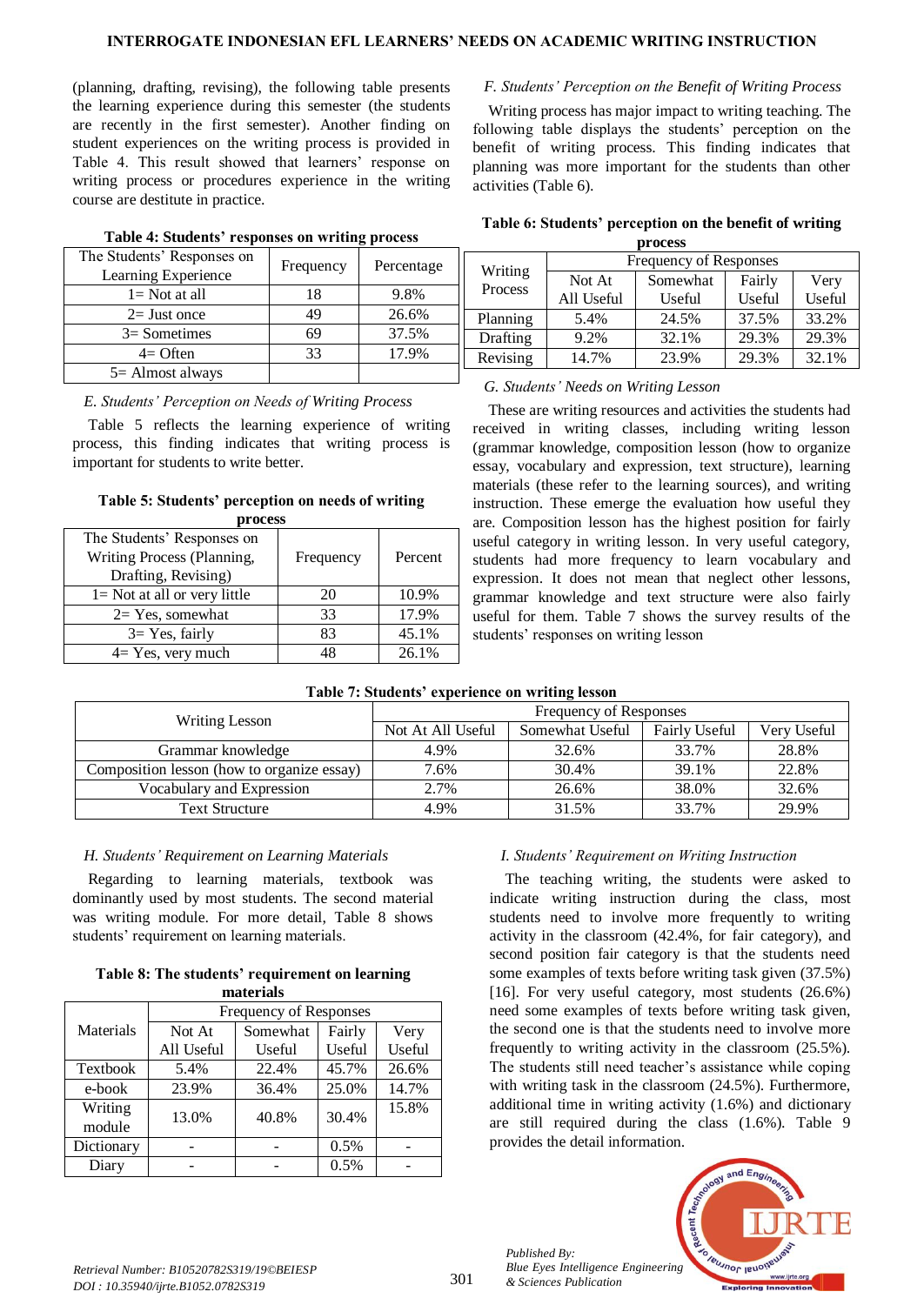|                                                                        | Frequency of Responses   |                          |        |        |  |  |
|------------------------------------------------------------------------|--------------------------|--------------------------|--------|--------|--|--|
| Writing Instruction                                                    | Not At                   | Somewhat                 | Fairly | Very   |  |  |
|                                                                        | All Useful               | <b>Useful</b>            | Useful | Useful |  |  |
| I need some examples of texts before writing task given                | 4.9%                     | 31.0%                    | 37.5%  | 26.6%  |  |  |
| I need to involve more frequently to writing activity in the classroom | $6.0\%$                  | 26.1%                    | 42.4%  | 25.5%  |  |  |
| I need a lecturer's assistance while I am writing in the classroom     | 17.4%                    | 29.9%                    | 28.3%  | 24.5%  |  |  |
| I need more time in writing activity                                   | $\overline{\phantom{0}}$ | $\overline{\phantom{a}}$ |        | 1.6%   |  |  |
| I need dictionary during writing activity                              |                          |                          |        | 1.6%   |  |  |

# **Table 9: The students' requirement on writing instruction**

# *J. Students' Requirement on Writing Practice*

Writing process involves several activities, planning, drafting, and revising. To have good writing, students need to writing practice. The table below shows writing practice in form percentage. From Table 10, it can be concluded that practice is the highest demand for fairly useful category (42.9%), the second position is drafting (38.0%), and followed by revising practice as the third position (37.5%). In contrast, in very useful category is revising practice is the highest position the students need (22.8%).

#### **Table 10: The students' requirement on writing practice**

| Writing  | <b>Frequency of Responses</b> |        |        |        |  |  |  |
|----------|-------------------------------|--------|--------|--------|--|--|--|
| Practice | Somewhat<br>Not At            |        | Fairly | Very   |  |  |  |
|          | All Useful                    | Useful | Useful | Useful |  |  |  |
| Planning | 7.6%                          | 28.8%  | 42.9%  | 20.7%  |  |  |  |
| Practice |                               |        |        |        |  |  |  |
| Drafting | 11.4%                         | 31.5%  | 38.0%  | 19.0%  |  |  |  |
| Practice |                               |        |        |        |  |  |  |
| Revising | 13.6%                         | 26.1%  | 37.5%  | 22.8%  |  |  |  |
| Practice |                               |        |        |        |  |  |  |

*K. Students' Need on Types of Corrective Feedback*

The choice which errors should be corrected, the student needed idea, topics, and content to be more corrected but it does not mean the teacher ignore other aspects for instance grammar, style, and so on. Table 11 shows the detail information.

## **Table 11: The students' requirement on types of corrective feedback**

| Writing Instructor's Feedback                           |            | Frequency of Responses |        |        |  |  |  |
|---------------------------------------------------------|------------|------------------------|--------|--------|--|--|--|
|                                                         | Not At     | Somewhat               | Fairly | Very   |  |  |  |
|                                                         | All Useful | Useful                 | Useful | Useful |  |  |  |
| Feedback on grammar, style, and other linguistic errors | 12.0%      | 38.6%                  | 27.2%  | 22.3%  |  |  |  |
| Feedback on structure and organization of essay         | 9.2%       | 36.4%                  | 35.9%  | 18.5%  |  |  |  |
| Feedback on idea, topics, and content                   | 11.4%      | 27.7%                  | 37.5%  | 23.4%  |  |  |  |

## *L. Amount of Revision Need*

Revising stage is important stage after the students receive corrective feedback (CF) in the meeting. Results of revising activity presented in accordance with how many times the students need to revise for their work. The following table provides the detail of the need of revision (Table 12).

## *M. Student Reasons for Revision*

Related to response to revision, Table 13 shows students' reason they were willing to revise their work. Interestingly, the information from Table 13 shows most students say that revise their writing for practice since it

will be useful to improve their quality of their writing skills. This is important findings for consideration in teaching writing.

| Table 12: The result of statistical analysis for survey |
|---------------------------------------------------------|
| question on the amount of revision need                 |

| The Amount of Revision<br>Need | <b>Frequency of Responses</b> |
|--------------------------------|-------------------------------|
| Never                          | 9.8%                          |
| One time                       | 16.8%                         |
| Twice                          | 32.6%                         |
| 3-4 times                      | 25.0%                         |
| More than 4 times              | 15.8%                         |



*Published By:*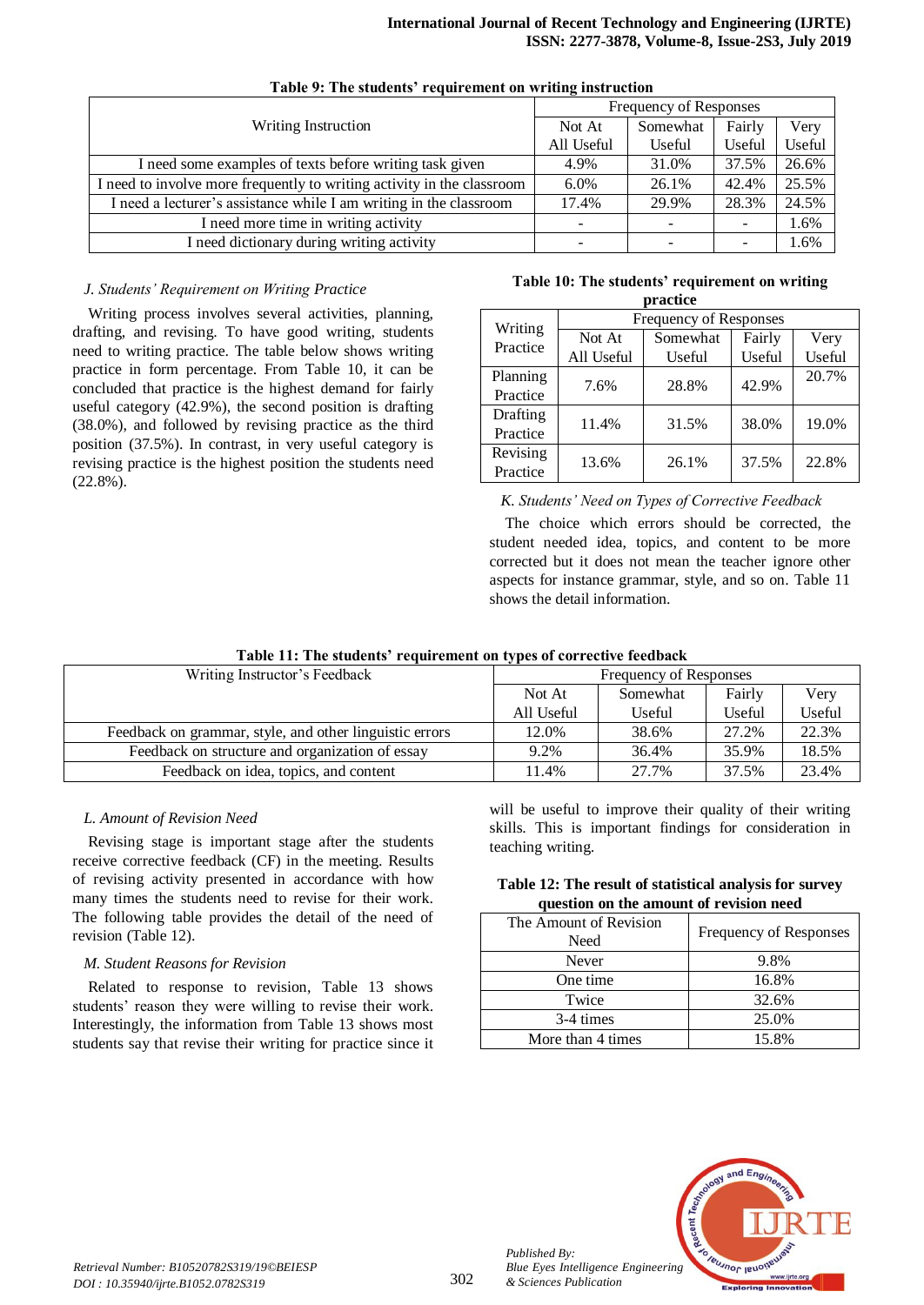# **INTERROGATE INDONESIAN EFL LEARNERS' NEEDS ON ACADEMIC WRITING INSTRUCTION**

|                                                                           | Frequency of Responses |          |          |          |  |
|---------------------------------------------------------------------------|------------------------|----------|----------|----------|--|
| The Students' Reasons                                                     |                        | Somewhat | Somewhat | Strongly |  |
|                                                                           | Disagree               | Disagree | Agree    | Agree    |  |
| I revise my writing to fulfill the requirement. It is required to revise. | 8.7%                   | 32.6%    | 46.7%    | 12.0%    |  |
| I revise my writing to get higher grade on this essay because I want      | 7.1%                   | 33.9%    | 30.6%    | 28.4%    |  |
| higher scores for my final grading.                                       |                        |          |          |          |  |
| I revise my writing for practice. I think that revision will be useful to | 7.6%                   | 26.6%    | 31.0%    | 34.8%    |  |
| improve my writing skills.                                                |                        |          |          |          |  |
| I revise my writing to improve the quality of the essay. I want to        | 7.7%                   | 23.0%    | 38.8%    | 30.6%    |  |
| improve the quality of the essay to satisfy myself.                       |                        |          |          |          |  |

## **Table 13: The reasons for revision**

*N. Students' Preference on Type of Feedback*

Related to types of corrective feedback, the students of teacher training and education have different preference on them (Table 14). Table 14 shows that dialogic

feedback the most students expected although direct CF is also important as well. However, both dialogic and direct feedback can be applied in providing feedback to student writing.

| Table 14. The stauents - preference on type of recuback |                        |                 |               |             |  |  |  |
|---------------------------------------------------------|------------------------|-----------------|---------------|-------------|--|--|--|
| Writing Instructor's Feedback                           | Frequency of Responses |                 |               |             |  |  |  |
|                                                         | No At All Useful       | Somewhat Useful | Fairly Useful | Very Useful |  |  |  |
| Correction with solution (direct CF)                    | 7.6%                   | 29.9%           | 33.2%         | 29.3%       |  |  |  |
| Correction without solution (indirect CF)               | 22.3%                  | 35.3%           | 28.8%         | 13.6%       |  |  |  |
| Using error codes on wrong words/phrases/clauses        | 14.7%                  | 37.5%           | 28.3%         | 19.6%       |  |  |  |
| Using Explanation on wrong<br>words/phrases/clauses     | 8.2%                   | 33.2%           | 34.2%         | 24.5%       |  |  |  |
| Focused CF (correction on grammar only)                 | 10.9%                  | 37.5%           | 32.1%         | 19.6%       |  |  |  |
| Unfocused CF (all writing aspects)                      | 18.1%                  | 41.2%           | 26.0%         | 14.7%       |  |  |  |
| Dialogic Feedback                                       | 14.8%                  | 28.4%           | 36.1%         | 20.8%       |  |  |  |

# **Table 14: The students' preference on type of feedback**

*O. Students' Responses on Corrective Feedback* The responses on corrective feedback, Table 15 provides student experience when they got corrective feedback from their writing teacher in the first year.

|                           |                | Frequency of Responses |                  |                                 |                                          |  |
|---------------------------|----------------|------------------------|------------------|---------------------------------|------------------------------------------|--|
| The Students'             | do<br>L<br>not | do                     | I read it.       | I read it and try to use        | I read feedback, work hard to use almost |  |
| Responses                 | get            | not                    | but              | some of suggestions             | every suggestion, and seek available     |  |
|                           | feedback       | read it                | <i>ignore it</i> | improve<br>m <sub>V</sub><br>to | resources to improve my writing          |  |
|                           | on this        |                        |                  | writing                         |                                          |  |
| Feedback<br><sub>on</sub> | 14.7%          | 13.0%                  | 29.9%            | 34.2%                           | 8.2%                                     |  |
| linguistic errors         |                |                        |                  |                                 |                                          |  |
| Feedback<br>on            |                |                        |                  |                                 |                                          |  |
| and<br>structure          | 13.0%          | 14.1%                  | 33.7%            | 33.2%                           | 6.0%                                     |  |
| of<br>organization        |                |                        |                  |                                 |                                          |  |
| essay                     |                |                        |                  |                                 |                                          |  |
| on idea,<br>Feedback      | 8.7%           | 14.1%                  | 31.5%            | 37.5%                           | 8.2%                                     |  |
| topics, and content       |                |                        |                  |                                 |                                          |  |

# **Table 15: The students' responses on corrective feedback**

Given various corrective feedback, it is in line with Table 10, the student interest was mostly on idea, topics, and content. However, most students (37.5%) eager to read it and try to use some of suggestions to improve their writing. Feedback on structure and organization of essay is occupied the second position (33.2%), and the last position feedback on linguistic errors (34.2%). To apply this, the teacher struggles to give clear feedback since it take more time and attention. Related to the clarity of feedback whether it was clear and easy to understand and

even the students never got the CF from their teacher. In respect to this, most students respond that teacher's feedback was somewhat difficult for them (35.9%), and 33.2% the students say the CF was moderate. When the students meet this difficulty, face-to-face conference can be carried out to achieve the clarity [16].



303

*Published By: Blue Eyes Intelligence Engineering & Sciences Publication*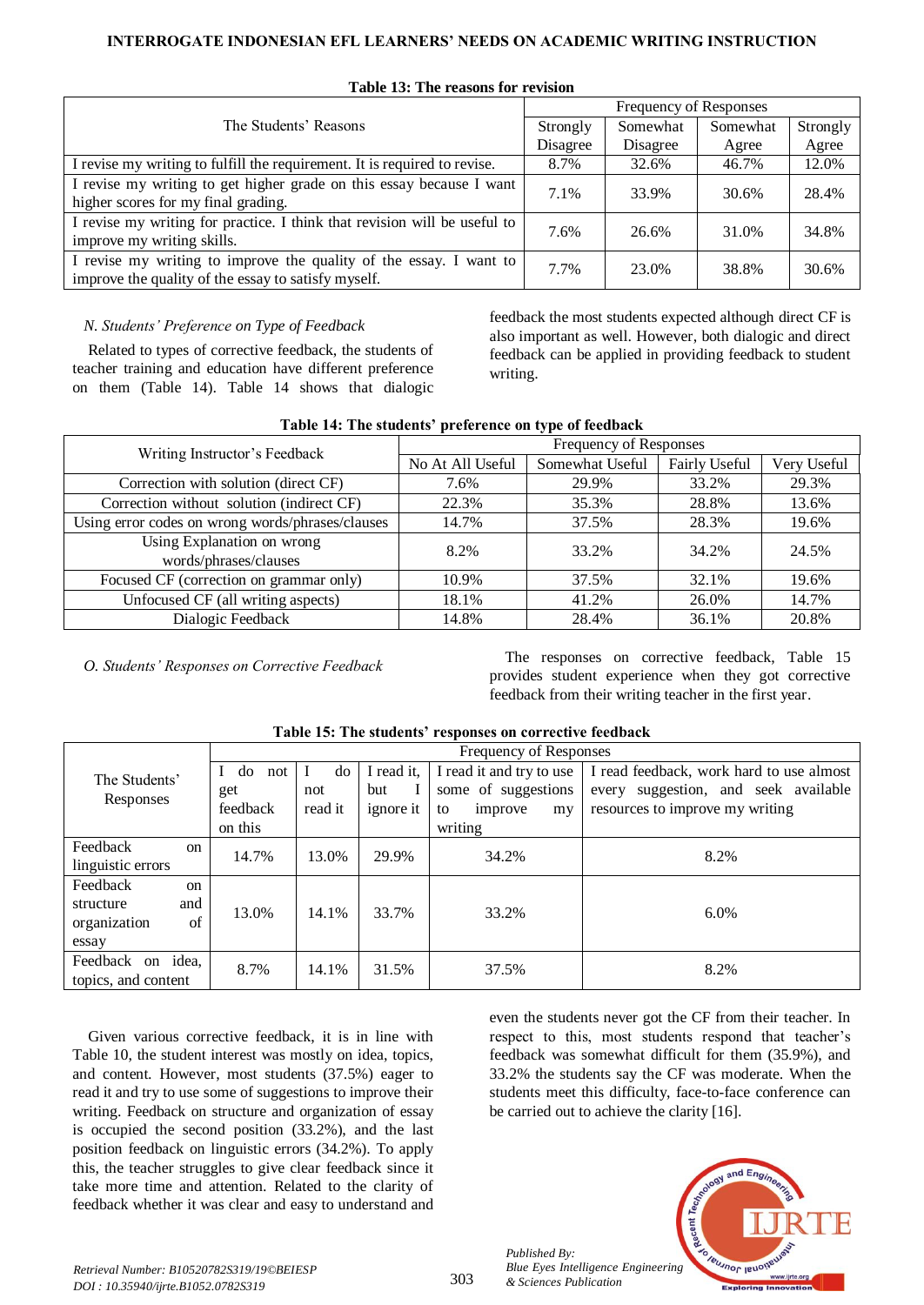| Table 16: The student experiences on clarity of |  |
|-------------------------------------------------|--|
| teacher's feedback                              |  |

| <b>Frequency of Responses</b> |                                      |           |       |         |  |  |  |
|-------------------------------|--------------------------------------|-----------|-------|---------|--|--|--|
| I Did                         | Moderate<br>Somewhat<br>Very<br>Very |           |       |         |  |  |  |
| Not Get                       | <b>Difficult</b>                     | Difficult |       | Clear   |  |  |  |
| Feedback                      |                                      |           |       |         |  |  |  |
| 13.0%                         | 12.0%                                | 35.9%     | 33.2% | $6.0\%$ |  |  |  |

*P. Student Encouragement on Teacher's Corrective Feedback*

When asked whether teacher CF encouraged the students, most of them said that the feedback had a little encouragement. Thus, it indicates that the writing teacher needs some positive endeavours in helping English learners acquire clear feedback to improve their academic and professional writing skills. Table 17 shows on how the students encouraged the feedback after he or she received WCF for their teacher.

#### **Table 17: The student encouragement on teacher's feedback**

| <b>Frequency of Responses</b> |            |        |             |             |  |  |
|-------------------------------|------------|--------|-------------|-------------|--|--|
| I Did                         | <b>Not</b> | А      | Somewhat    | Very        |  |  |
| Not Get                       | At         | Little | Encouraging | Encouraging |  |  |
| Feedbac                       | All        |        |             |             |  |  |
|                               |            |        |             |             |  |  |
|                               | 11.4       | 34.2   | 29.3%       | 13.6%       |  |  |
| 11.4%                         | $\%$       | $\%$   |             |             |  |  |

# *Q. Student Challenging to Use Corrective Feedback*

The students evaluate challenges that inhibit effective use of feedback in four point scales: 0 N/A (not applicable), 1 (no problem), 2 (slightly problematic), 3 (somewhat problematic), and 4 (serious problem). Possible challenges include lack of time, difficult language, irrelevant, inadequate explanations, redundancy, computing skills, access to computers, and program design.

|                                                                                                                        | Frequency of Responses |                |             |             |             |
|------------------------------------------------------------------------------------------------------------------------|------------------------|----------------|-------------|-------------|-------------|
| <b>Challenging Factors</b>                                                                                             | $N/A$ (Not             | N <sub>0</sub> | A Little    | Somewhat    | Seriously   |
|                                                                                                                        | Applicable)            | Problem        | Problematic | Problematic | Problematic |
| Lack of time (I need more time to write and revise<br>my writing)                                                      | 4.9%                   | 19.6%          | 33.7%       | 32.1%       | 9.8%        |
| Difficulty of understanding the language (I struggle<br>to understand what the feedback means.)                        | 3.8%                   | 20.1%          | 38.6%       | 29.9%       | 7.%         |
| Not relevant or inappropriate feedback<br>(The<br>feedback is wrong. I ignore it)                                      | 9.2%                   | 14.7%          | 41.8%       | 27.2%       | 7.1%        |
| Insufficient explanation (Feedback is too broad and<br>not clear)                                                      | 9.2%                   | 16.8%          | 39.7%       | 26.1%       | 8.2%        |
| Redundant (Same or similar wordings are repeated)                                                                      | 6.0%                   | 17.4%          | 40.2%       | 26.6%       | 9.8%        |
| Computing skills (I have difficulties to use<br>computer)-Online Feedback                                              | 6.5%                   | 16.3%          | 41.8%       | 24.5%       | 10.9%       |
| Lack of access to the Online feedback site (I could<br>not access to the site as often as I wanted)                    | 6.0%                   | 20.7%          | 39.1%       | 22.8%       | 11.4%       |
| Difficulty to use Online feedback program (Online<br>feedback is too complicated and hard to understand<br>how to use) | 6.0%                   | 20.7%          | 35.3%       | 27.7%       | 10.3%       |

|  | Table 18: The student challenging to use feedback |
|--|---------------------------------------------------|
|  |                                                   |

From Table 18 concludes that a little problematic on effectiveness of teacher CF, the highest position was on the irrelevant feedback and computing skill (both 41.8%), the second position falls into redundancy (40.2%), and the last frequency is on lack of access to online feedback site [18]. To sum up, students responded that a little problematic category was not serious one since this can be anticipated by using other types of feedback.

*R. Student Perceptions on Writing Assessment*

In respect to writing assessment, assessment is commonly used to measure students' writing ability after teaching learning process conducted. Table 19 reveals the students demand on how assessment should be carried out. Table 19 summarizes that EFL learners still expect assessment conducted independently. It is challenging for writing teacher to design the appropriate writing assessment. These findings at least can be used as an additional informational beyond the further discussion between the learners and teacher.

| Table 19: The students' need on writing assessment |
|----------------------------------------------------|
|----------------------------------------------------|

| Don't Need At<br>Less Than I<br>Adequate<br>Need<br>All | Students' Willingness | <b>Frequency of Responses</b> |  |  |                  |  |
|---------------------------------------------------------|-----------------------|-------------------------------|--|--|------------------|--|
|                                                         |                       |                               |  |  | More Than I Need |  |
|                                                         |                       |                               |  |  |                  |  |



*Published By:*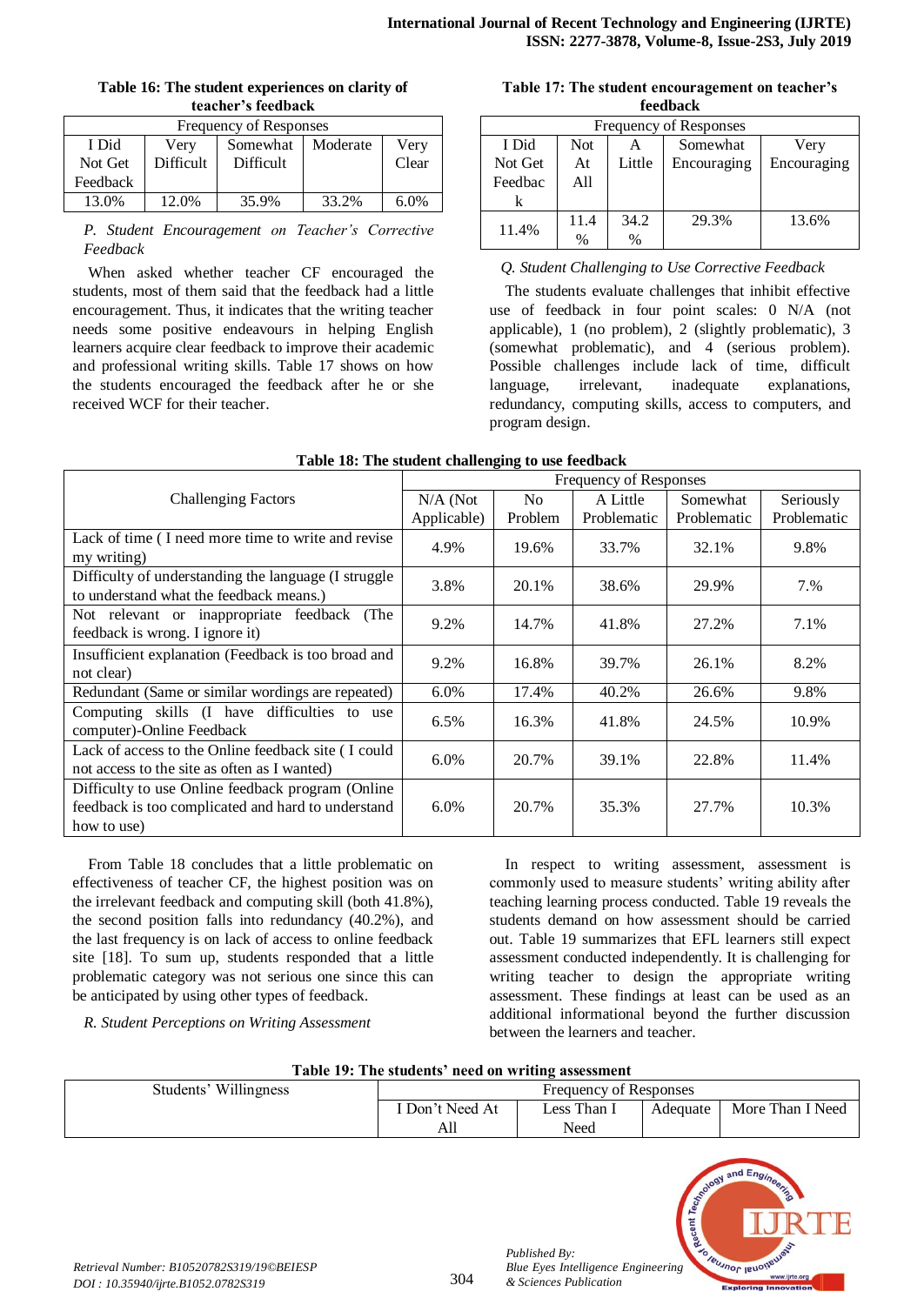| I do the writing test by myself.                | 7.1% | 33.7% | 37.0% | 22.3% |
|-------------------------------------------------|------|-------|-------|-------|
| I need friends' assistance during the writing   | 9.8% | 40.2% | 34.85 | 15.2% |
| test.                                           |      |       |       |       |
| I need lecturer's assistance during the writing | 9.25 | 32.6% | 42.4% | 15.8% |
| test.                                           |      |       |       |       |
| I need assessment integrated in process writing | 6.5% | 28.3% | 46.2% | 19.0% |
| instruction.                                    |      |       |       |       |

# **INTERROGATE INDONESIAN EFL LEARNERS' NEEDS ON ACADEMIC WRITING INSTRUCTION**

# **IV. DISCUSSION**

It is obvious that the EFL undergraduate students need urgently for English in academic writing instruction. A different background knowledge, demands of instruction, and language assessment are some of the conditions for providing curriculum. Some beneficial findings of the needs analysis survey captured the researcher's attention. In regard to writing instruction, writing teacher pay particular attention on designing the curriculum since students' interest are divergent, including teaching writing (which cover writing process), written feedback, and assessment. In respect to students' background, it is important to understand students' background due to learning is social activity in which interaction between teacher and students, and students with their classmate is built to create good atmosphere in learning. Thus, "it is important to both recognize and affirm L2 students' L1 background and understand that their writing does not directly reflect their exotic culture but is significantly shaped by educational practices, local politics and ideologies, as well as transactional discourses in the age of globalization [19].

The demands of the texts the students need in particular area are essential that 'before developing a genre-based program, the teacher or institution would need to conduct an analysis of the teaching/learning context [20]. Thus, this analysis served the improvement of the students' learning motivation as [21] state that 'much research has indeed demonstrated that individuals offered choice will show more enjoyment of, better performance on, and greater persistence at a variety of activities. Indeed, writing take more time and energy. Although the findings reveals that the students wants only two credits, it is required to conduct more discussion with the writing teachers and the students since writing process takes time and attention [22]. To do this, off course, two credits for academic writing course is not sufficient. However, academic writing teacher is required for determine better course credit or perhaps another session out of class.

In response to the question about writing process (planning, drafting, revising), most students answered they sometime carried out procedures. The writing process into writing course was seemingly absent from foreign language curriculum and classrooms [21]. It is required more attention in order to better writing, 'academic writing teachers should examine their students' written texts diachronically through the lens of varying cultural norms and patterns in terms of both writing processes and written products [23]. However, the researcher proposes that academic writing tell the

students that writing process and written product as integral part to create better text.

The goal of writing allow the writer to take into account proactively the reader's expectations and reactions. Although there have been many studies on writing process, in [14] argues that there is not any comprehensive idea of how learners go about a writing task or how they learn to write. Nevertheless, the alternative to teach writing is genre-based approach (GBA) which covers two main teaching-learning cycles: Writing with the class and Writing independently. To apply this, at least, writing teacher determines how much the students need on the writing process (planningdrafting-revising) embedded in GBA. In GBA, planning can be strengthened as most students need.

Written corrective feedback (WCF) has played important role to improving accuracy. To make it effective, it is important to consider students' need in term of the students' preference on the type of WCF, the students' responses on corrective feedback, the clarity of teacher's feedback, the students' encouragement on teacher's corrective feedback, and students' challenging to use corrective feedback as findings of this study. In addition, it is also important that the students know and understand what he or she will do with WCF since 'feedback that the student does not understand cannot help him or her to improve [15]. Thus, academic writing teacher should consistently provide students with clear WCF on their attempts in evaluating their work [20]-[23].

In respect to writing assessment, assessing writing needs to consider student development. The findings of this study reveals that teacher mediation important for them. To do this, academic writing teacher should apply dynamic assessment in which leaners and academic writing teacher can interact during assessment. Consequently, both teacher and mediation can assist students to promote their development.

# **V. CONCLUSION**

Although this needs analysis showed beneficial, there are few limitations to be pointed out. First, size of sample is relatively small. It would be worth exploring a larger size of the sample or other institutional setting to strengthen what students' needs on academic writing instruction. Second, single technique of data collection was utilized. Future studies could use multiple techniques such as interview, test, observation, meeting and so on. Lastly, this study did not involve the academic writing teacher whether the frequency of the data in any way

*Published By: Blue Eyes Intelligence Engineering & Sciences Publication*